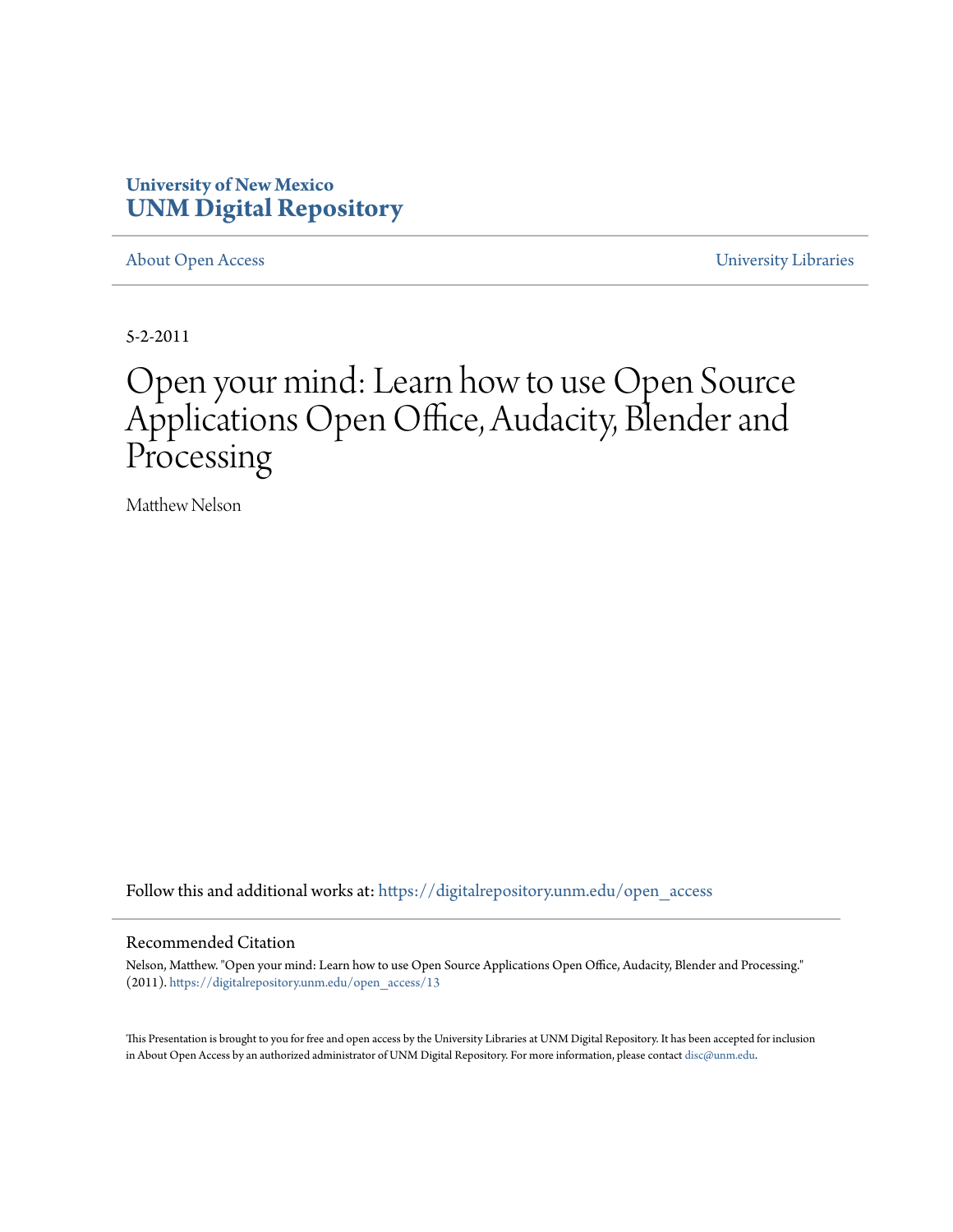# **WORKSHOP** DEMONSTRATION

Learning the basics of Open Office, Audacity, Processing & Blender.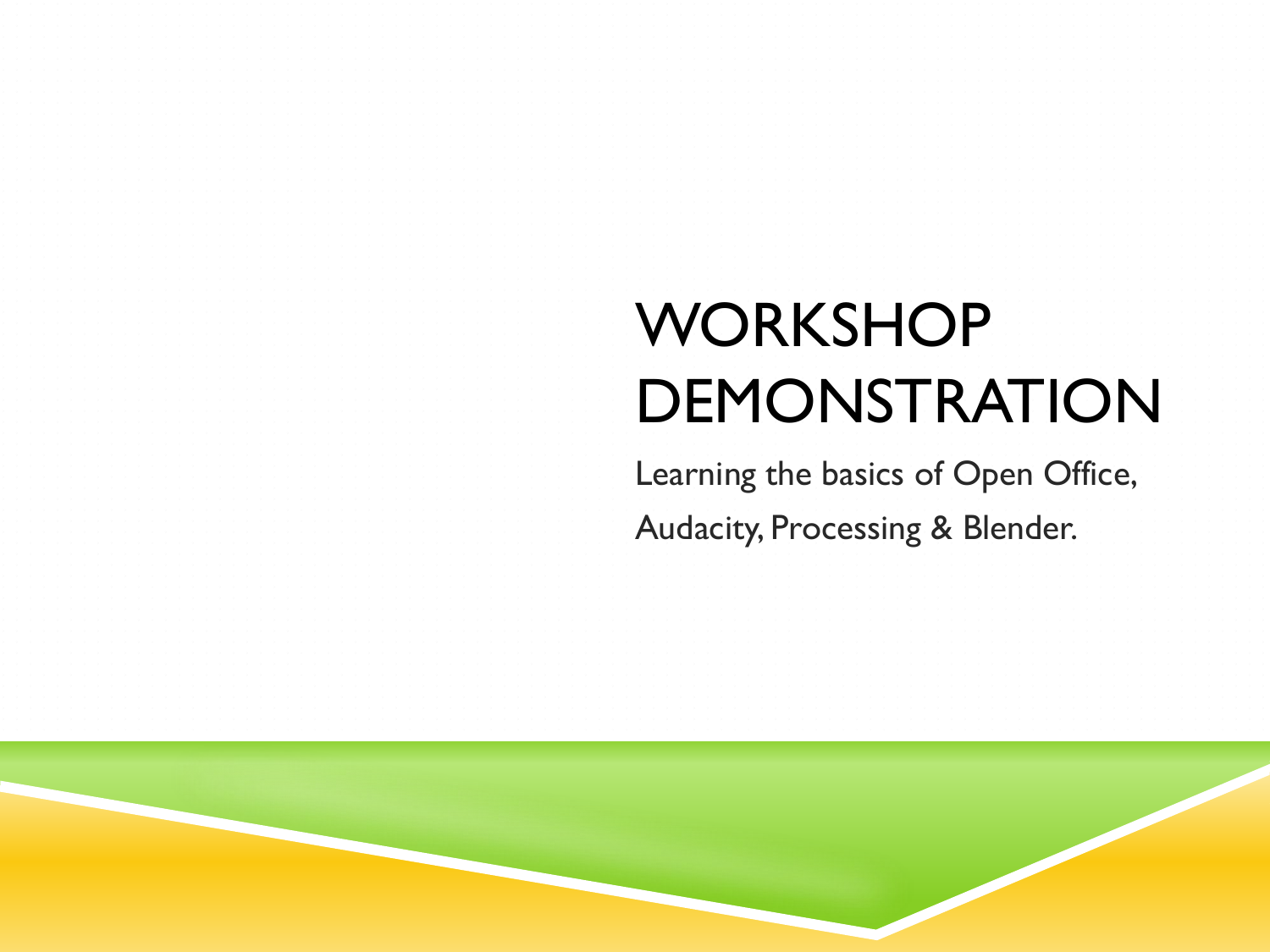## OPEN OFFICE

A free open source that contains software for word processing, presentation slide, graphic tables, charts and databases.

Simple interface which makes it for easy use

▶ Same capabilities as Microsoft Office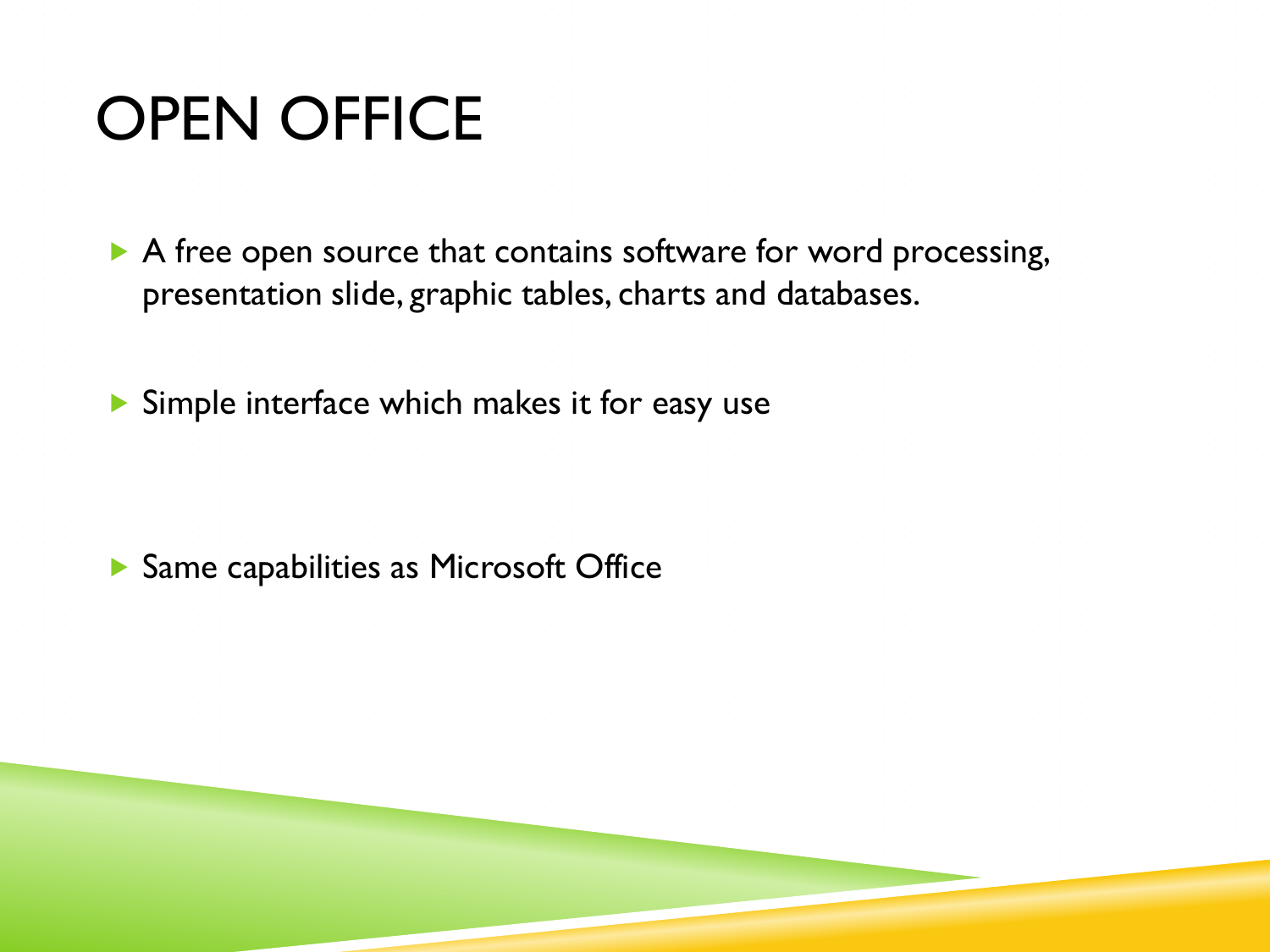# **Audacity**

- A free open source program that allows you to record, mix and edit audio together.
- ▶ Only accepts mp3, WAV & AIFF files
- Available in Windows, Mac and Linux platforms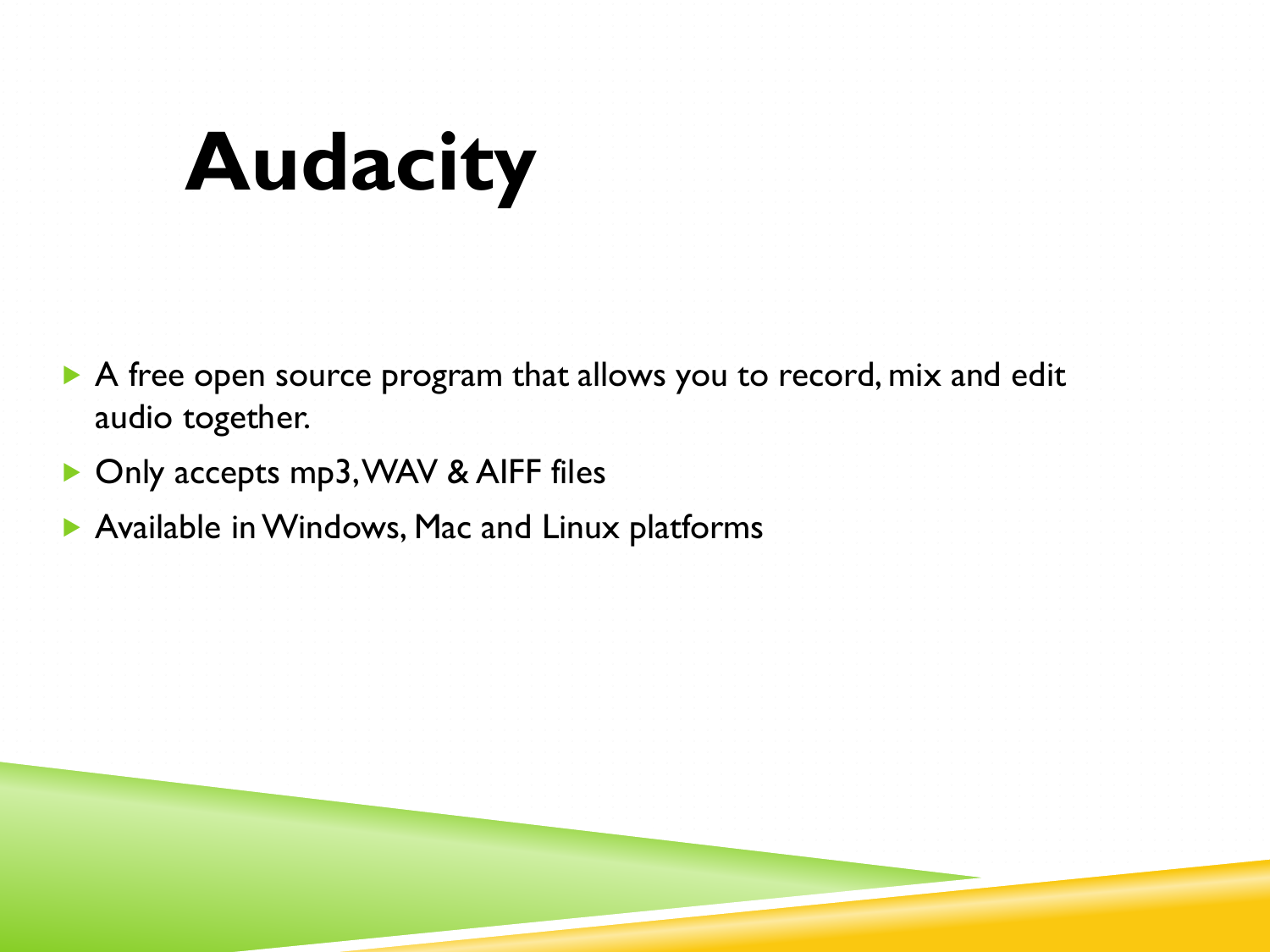## AUDACITY

▶ Go to Project > Import > and select the audio file you choose to import

Import Audio File **To Record sounds** 

If your computer has a microphone built in, then all you will need to do is to press the Record button and record your own audio file. To stop the recording, press stop or to pause it and continue later, press the pause button.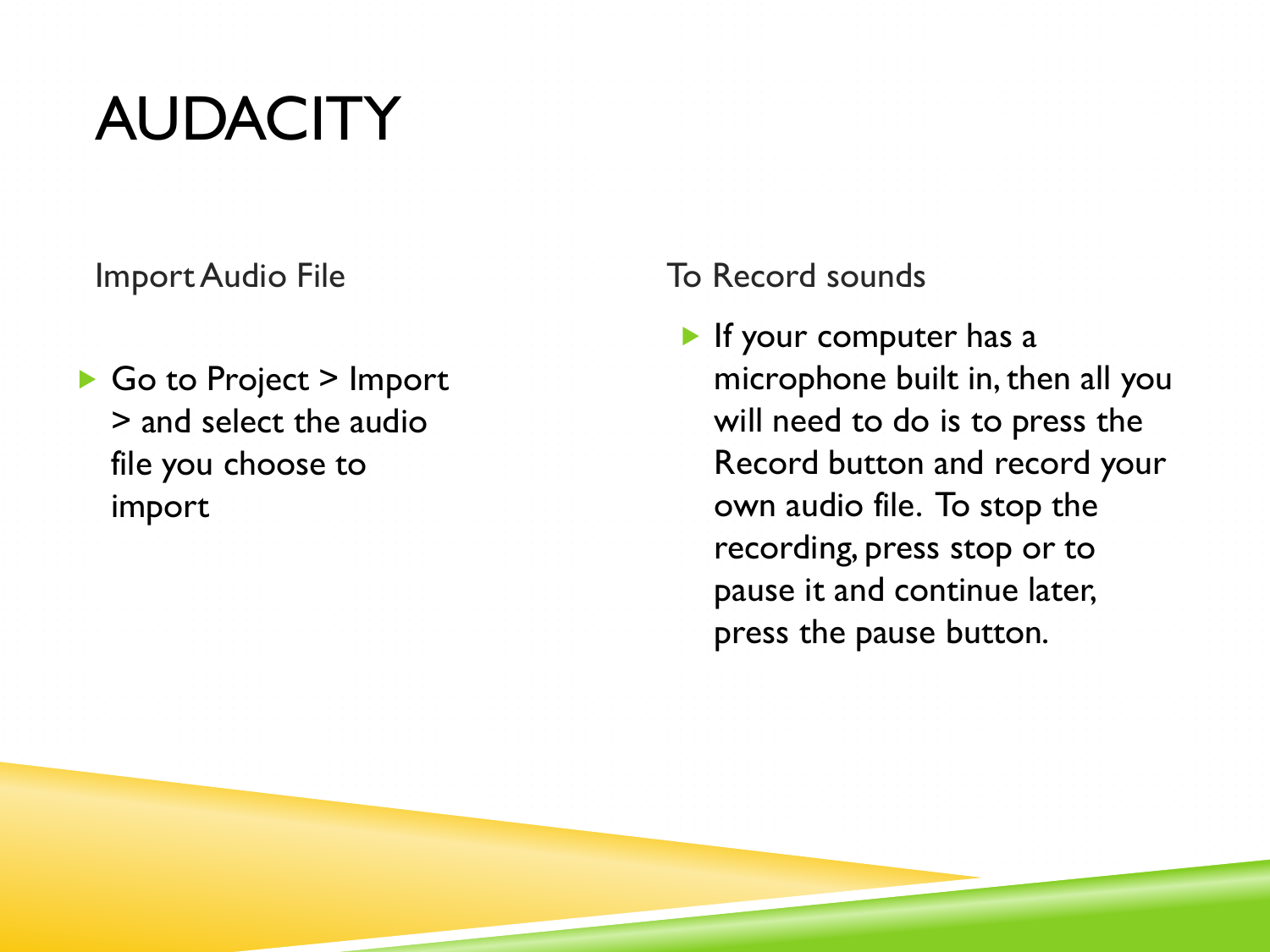# TOOLS OF AUDACITY

### **Selection Envelope**

Click and drag over the area you want to edit

Changes the volume of the entire audio file

**Change** each Node On the Audio

file

Zoom in or Out by left Or right clicking

**Pencil Zoom Move**

Move the Audio file In any position

### **Multitask**

A tool where all of the tools purposes combined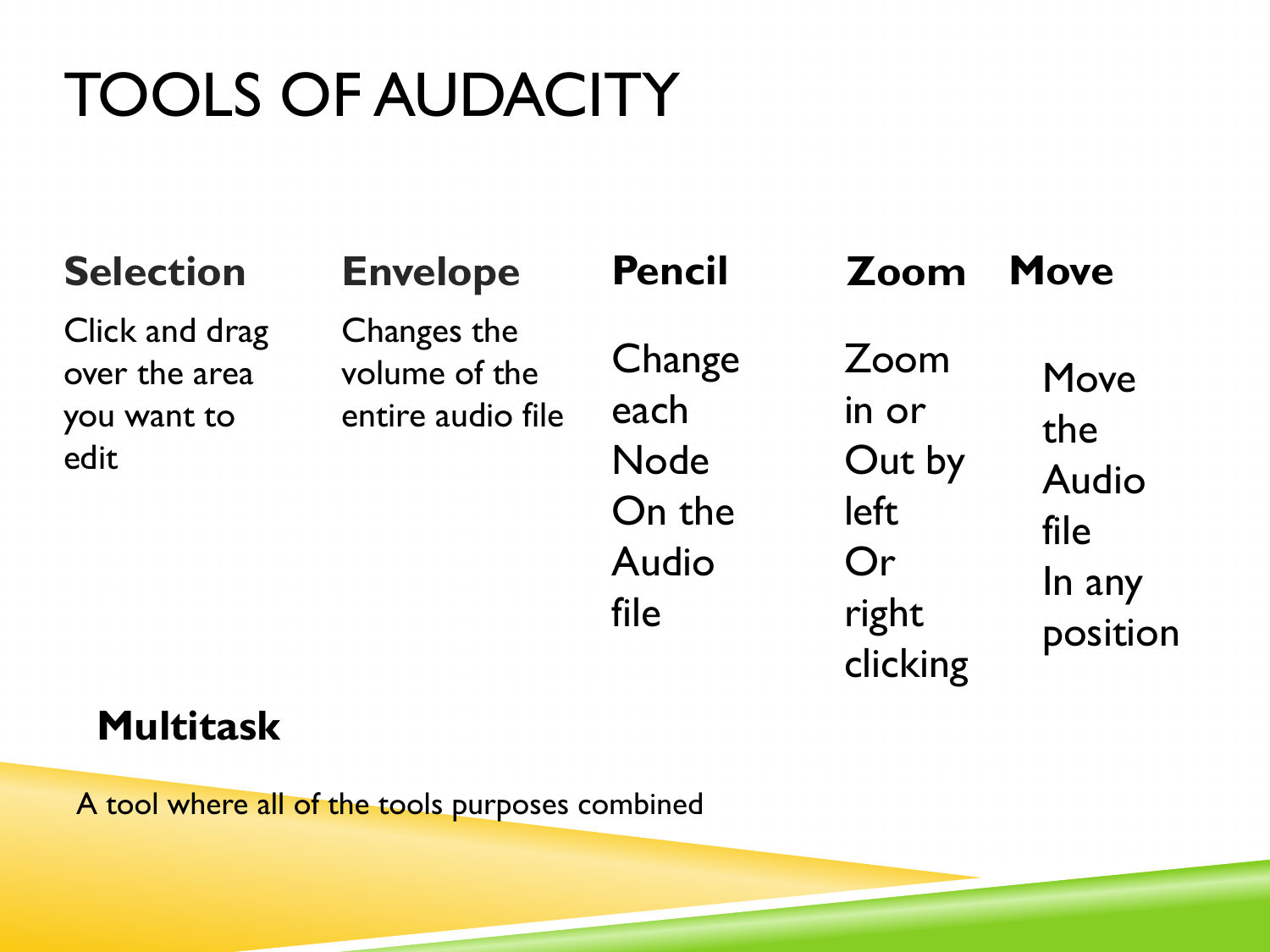### PROCESSING

Open Source Programming

- User friendly for beginners and novices
- Allows you to create drawings, animations, sound and interactivity
- **Founded by John Maeda's** students from MIT Media Lab

Called the interactive sketchbook

- $\blacktriangleright$  Free download
- **Programming environment for 2D,** 3D and PDF outputs
- Used for PC, Mac & Linux
- ▶ Is OpenGI Integration for accelerated 3D effects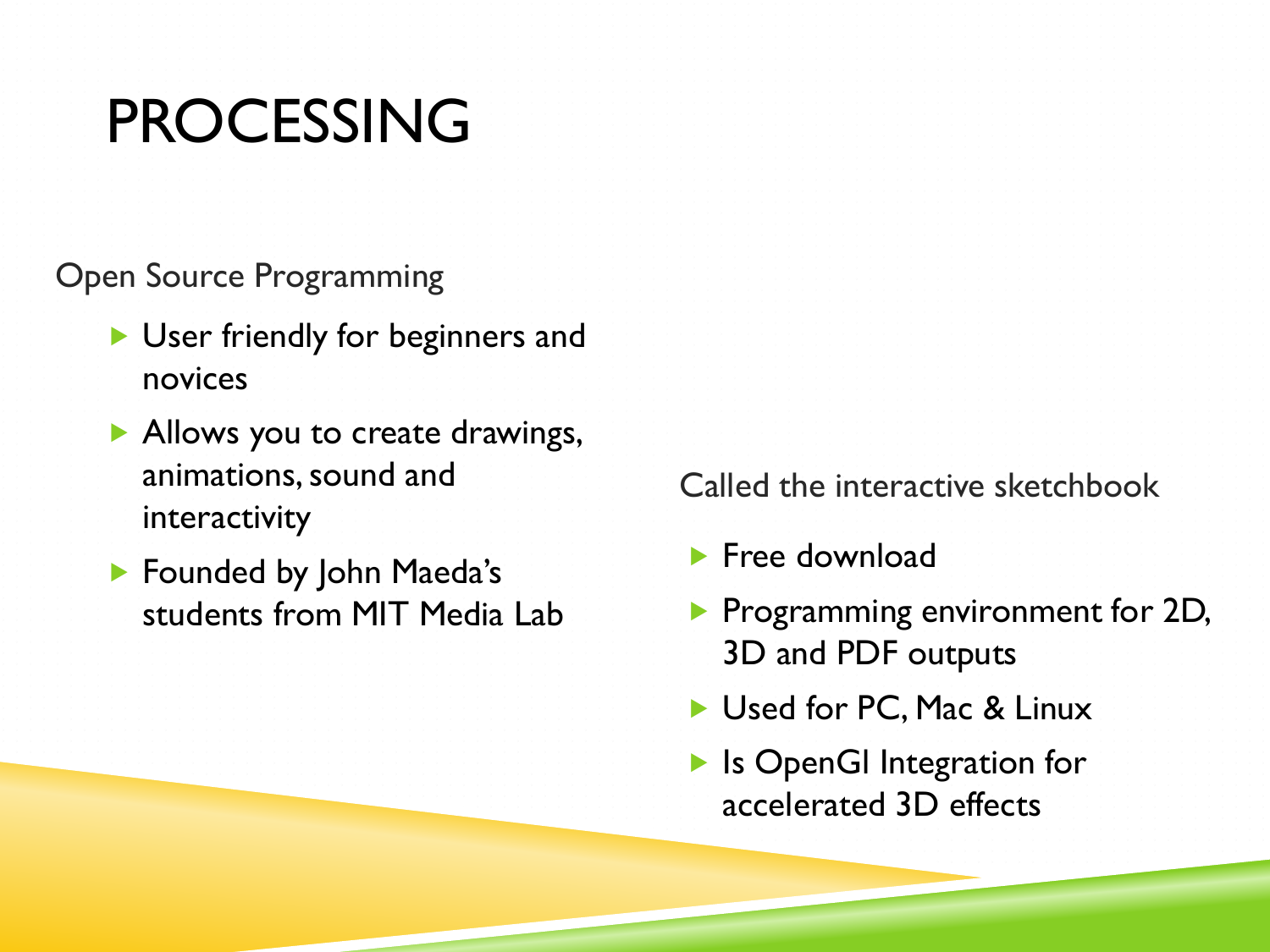## BABY STEPS FIRST!

In order to use Processing, you will have to write code. As un-cool as that sounds, the more you experiment with it, the more you will get the hang of it. In simplest terms, writing code is almost like writing a math equation. There are variables in the code like 'x' ,for instance, like  $3x + 4 = 10$ . You will have to write the code to include the variable 'x' and then decide it's purpose. A more complex equation:  $(x+1) + (2y * 6) = 20$ . You must keep the parenthesis organized to keep the equation as simple as possible. The same goes with writing the code. The parenthesis must complete each other for the code to work properly. The end of each code sentence you type must end with a semi-colon, ';'. Just like each sentence must end with a period.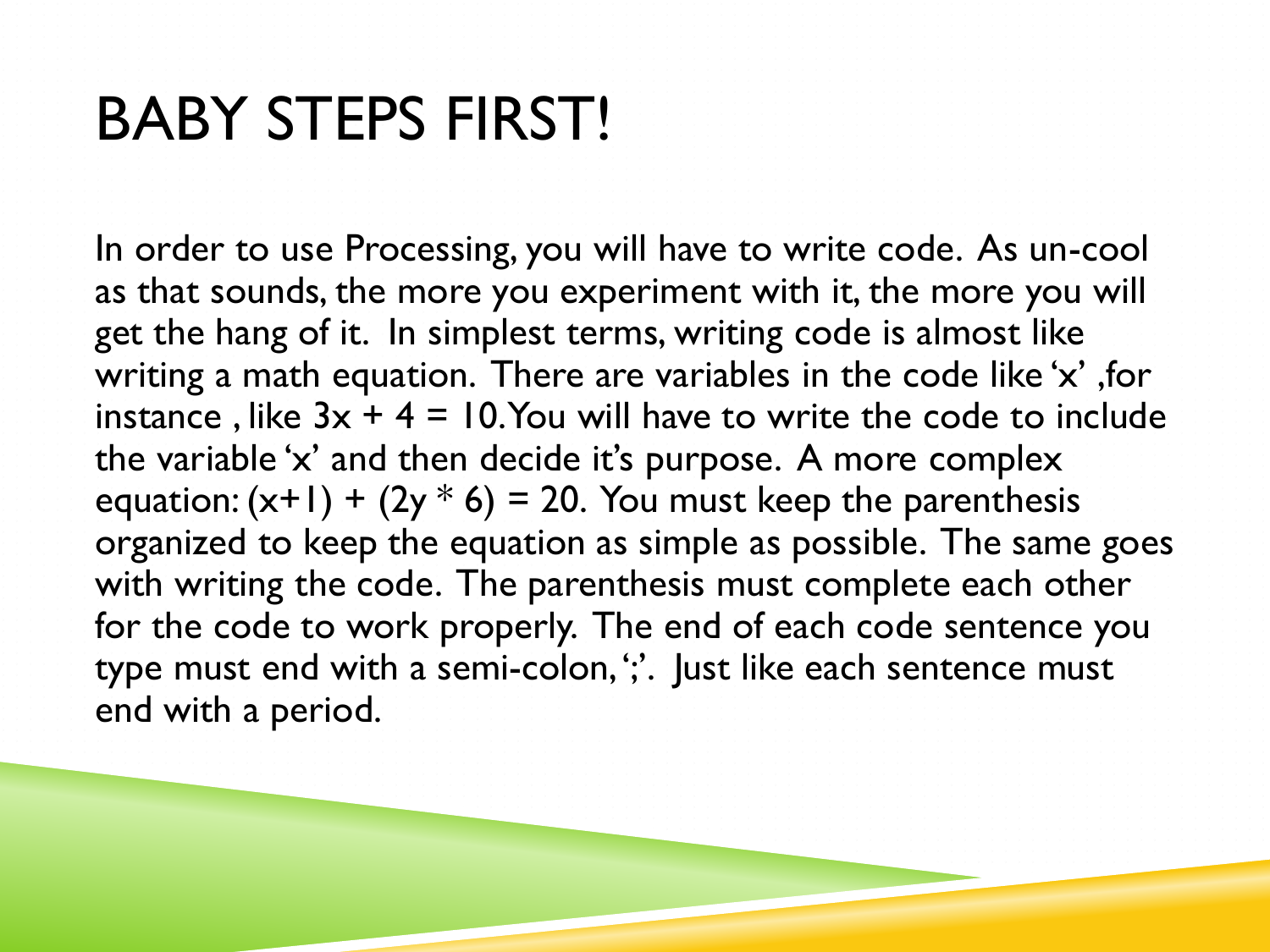### **GETTING** STARTED

You must type 'void setup ()', which lets the program know you are creating a new window. Typing 'size (300, 600);' for example will determine the size of the window canvas

void setup () { size (300, 600);

}

}

Typing 'void draw ()' will create a canvas for you to write the code and draw

void draw () {

Key words like 'void' or 'draw' Will be highlighted orange

The bracket keys are the parameters or Area of the code you are writing. Keeping the Code between those brackets allows the Program to run. If you forget one or the other Then the program will not run.

Typing ' background(0); ' determines the color of the window. 0 is the color black. The higher the number, the lighter the background.

```
 void draw ( ) { 
background (0); 
     }
```
}

Typing ' ellipse (0,0,0,0); ' will create a circle. The first two numbers determine the location of the ellipse on the canvas. The last two numbers will determine its size.

> void draw ( ) { background (0); ellipse ( 100, 100, 50, 50);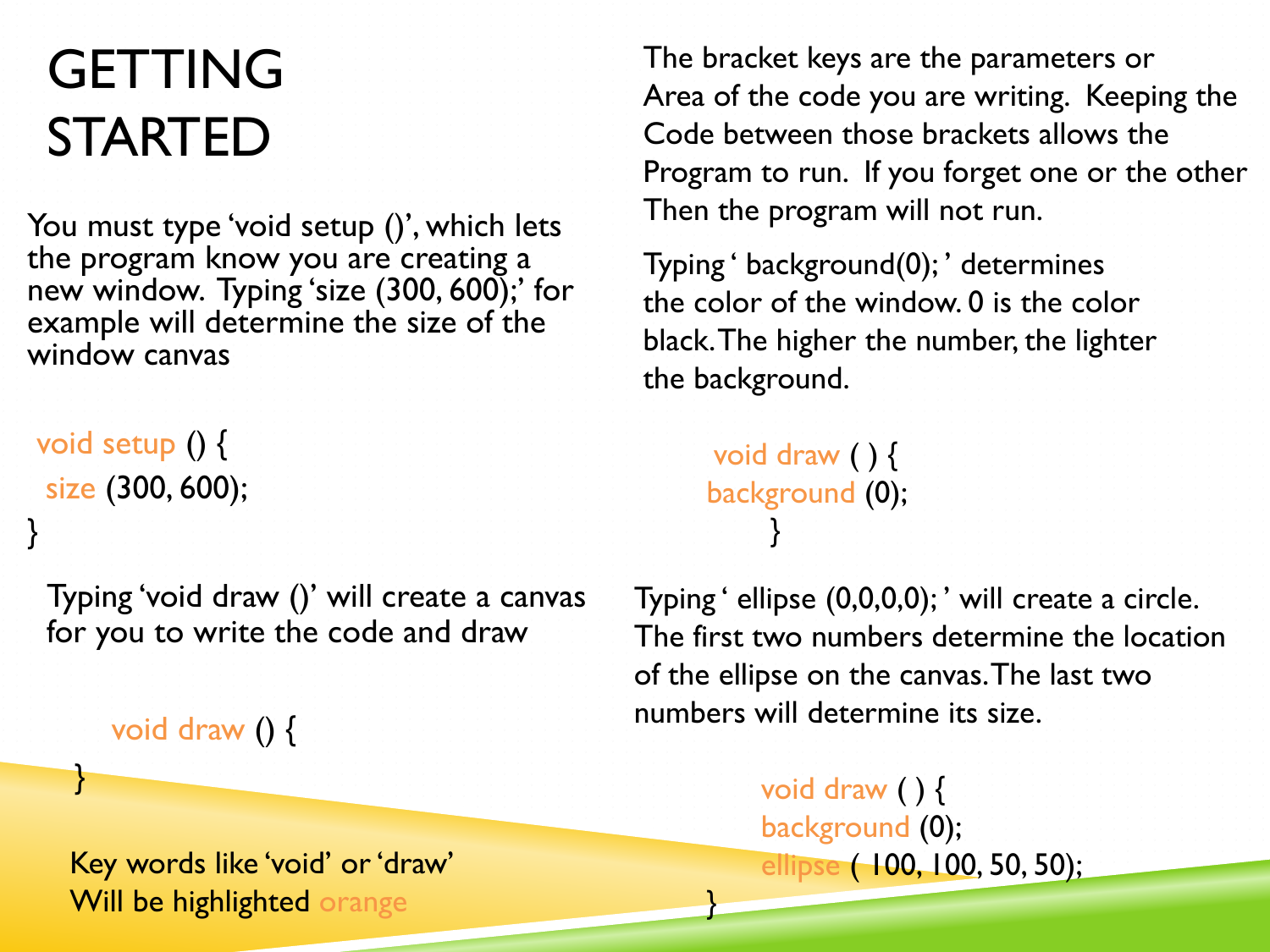### BLENDER

- ▶ An open source 3D program. Generated by GNU General Public License
- **Founded by Ton Roosendaal who started the Blender Foundation in May** of 2002
- Allows 3D modeling, animation and rendering
- $\blacktriangleright$  It is free!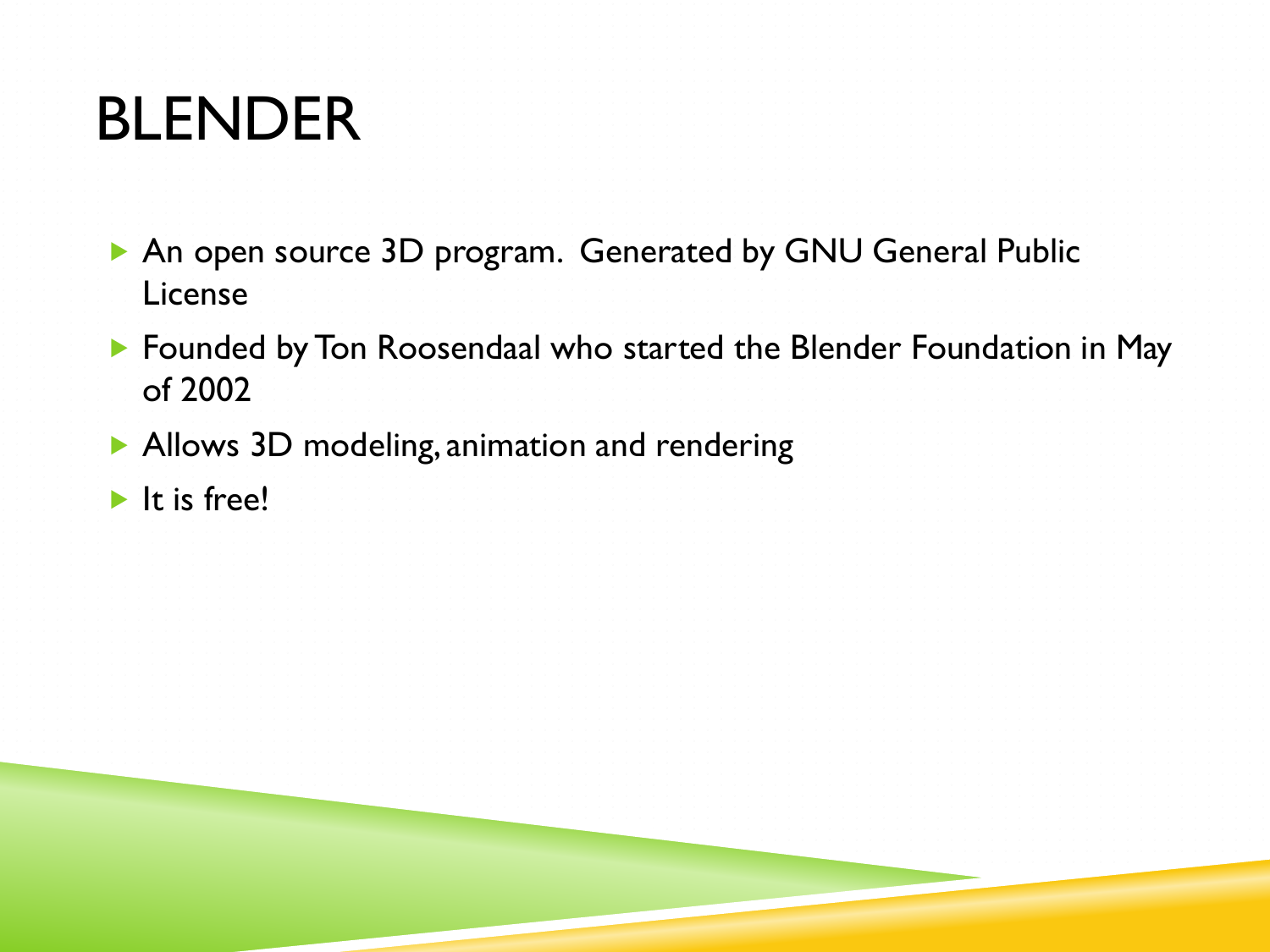### THE BLENDER INTERFACE



The pink highlighted cube is the selected object

The small dot in the upper right is the lamp

The triangle in the lower right is the camera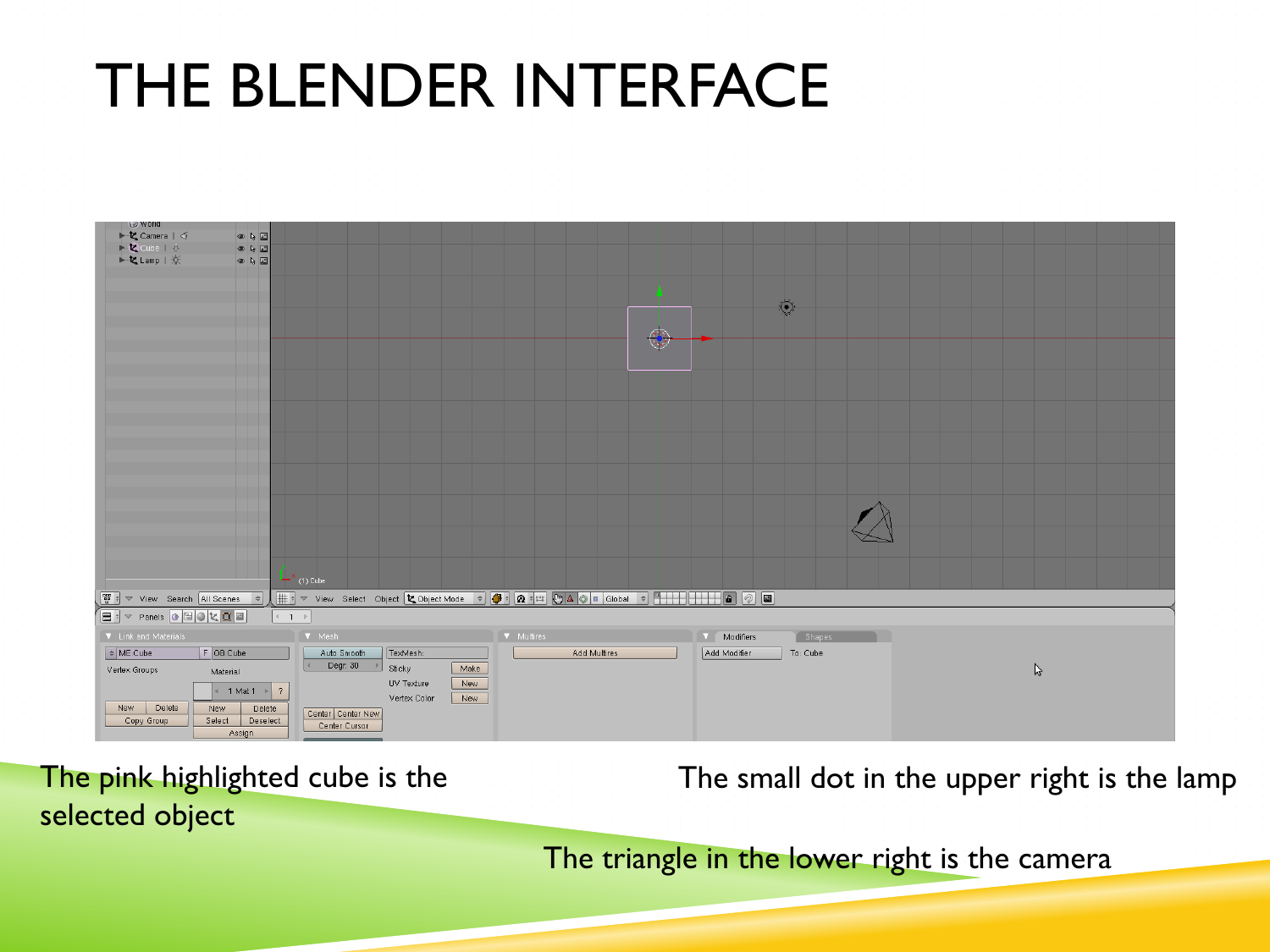## BABY STEPS!...AGAIN

- The middle mouse button rotates the view
- $\blacktriangleright$  Holding shift and the middle button, pans the view
- ▶ Control & middle button, zooms in or out. Or use the mouse wheel
- The colored arrows on the objects lets you move the object in the X, Y or Z directions
- ▶ While the object selected, the 'G' key moves the object
- ▶ 'R' lets you rotate it
- S' scales the object
- In Edit mode: 'A' selects all the faces, vertices or edges at once
- $\triangleright$  'X' deletes the object & 'tab' switches from object to edit mode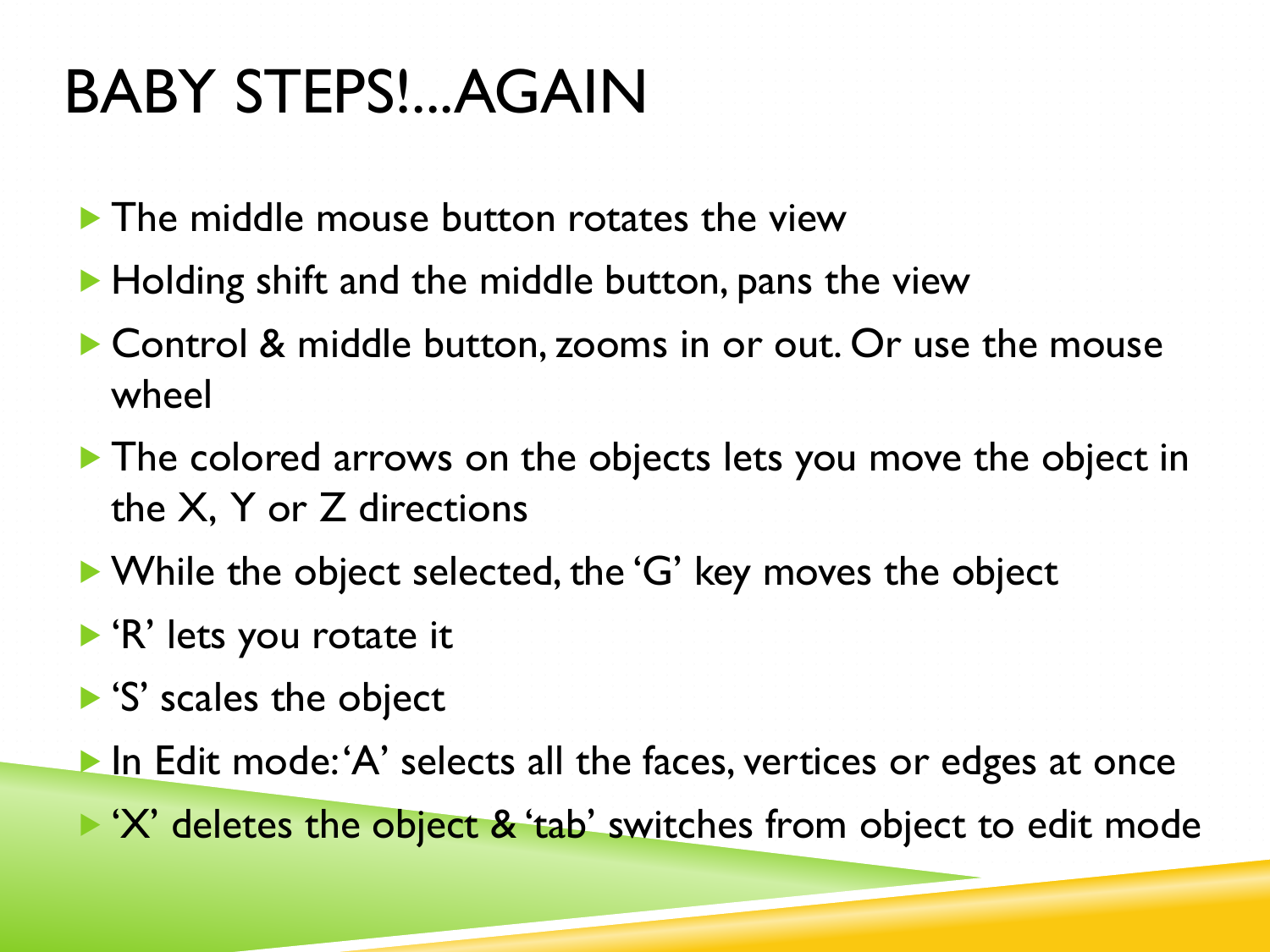### THE SPACE BAR

- $\triangleright$  Press the space bar and a pop-up menu will appear
- Add-Lets you create new objects, cameras and lights
- **Edit-Goes into Edit mode, to duplicate shapes, delete or perform** functions with those shapes
- ▶ Select-Selects objects, edges, vertices, faces or objects
- **Transform-Lets you move, rotate or scale objects**
- ▶ View-Allows to change the view on the window. Focus on one object Or all of them
- ▶ Render- Allows you to render the entire scene from the camera's view